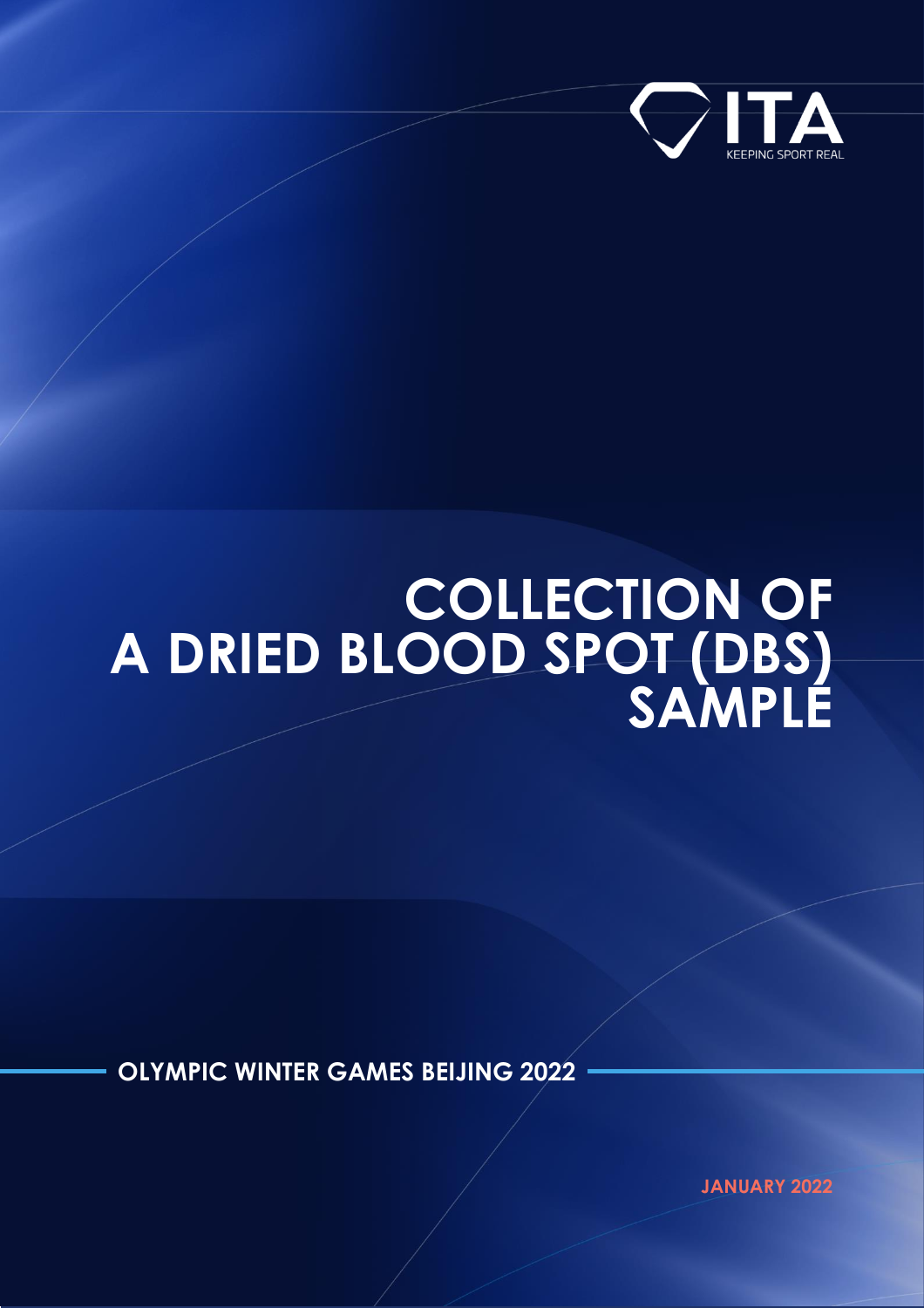

### **图图 SELECTION OF THE BLOOD COLLECTION EQUIPMENT:**

- $\checkmark$  The DCO instructs the athlete to select one of the three DBS Dried Blood Spot kits presented to him/her and jointly confirms the integrity and safety of the equipment with the athlete.
- $\checkmark$  The DCO instructs the athlete to open the selected DBS kit, take out its content and check that all the numbers are consistent on the critical items (A/B sample collection cards, security kit, sealing bag …)
- $\checkmark$  The DCO instructs the athlete to select one of the three blood collection kits and jointly confirms the integrity and safety of the package with the athlete.
- $\checkmark$  The athlete opens the selected blood collection kit and takes out the collection material. The DCO and the athlete jointly confirm the integrity and safety of the collection material.

#### SAMPLE COLLECTION:

- $\checkmark$  The DCO assesses the most suitable location for the puncture that is unlikely to adversely affect the athlete or their sporting performance (e.g., finger of a non-dominant hand/arm). The puncture site shall be free of calluses and scars, if possible.
- $\checkmark$  The BCO shall select, if possible, the athlete's middle finger or ring finger for fingertip blood collection, unless the athlete explicitly requires the use of another finger.
- $\checkmark$  The blood collecting lancet type shall be determined by BCO according to the athlete's event, age, fingertip skin conditions and other factors.
- $\checkmark$  The DCO shall advise the athlete to warm the sampling location (especially in case the hands are cold) by washing hands with warm water, shaking hands, rubbing hands, or external heating.
- The BCO shall disinfect the outside of the last knuckle of the blood sampling finger with a sterile damp towel or a cotton swab, and then puncture with the blood collecting lancet.
- $\checkmark$  The BCO shall increase blood flow by gently pushing from the proximal to the distal portion of the finger of the athlete.
- $\checkmark$  The BCO shall wipe the first blood drop with gauze or haemostatic cotton ball.
- $\checkmark$  The BCO collects the fingertip blood and deposits it onto the collection card. The collection card A shall contain at least 2x 20 μL of blood (2 collection points on the card); card B shall contain at least 1x 20 μL of blood (1 collection point on the card).

## *PMI* FOLLOW-UP CARE:

 $\checkmark$  The BCO shall place the haemostatic cotton at the puncture site and press the site for 30-60 seconds. The BCO shall then apply a dressing.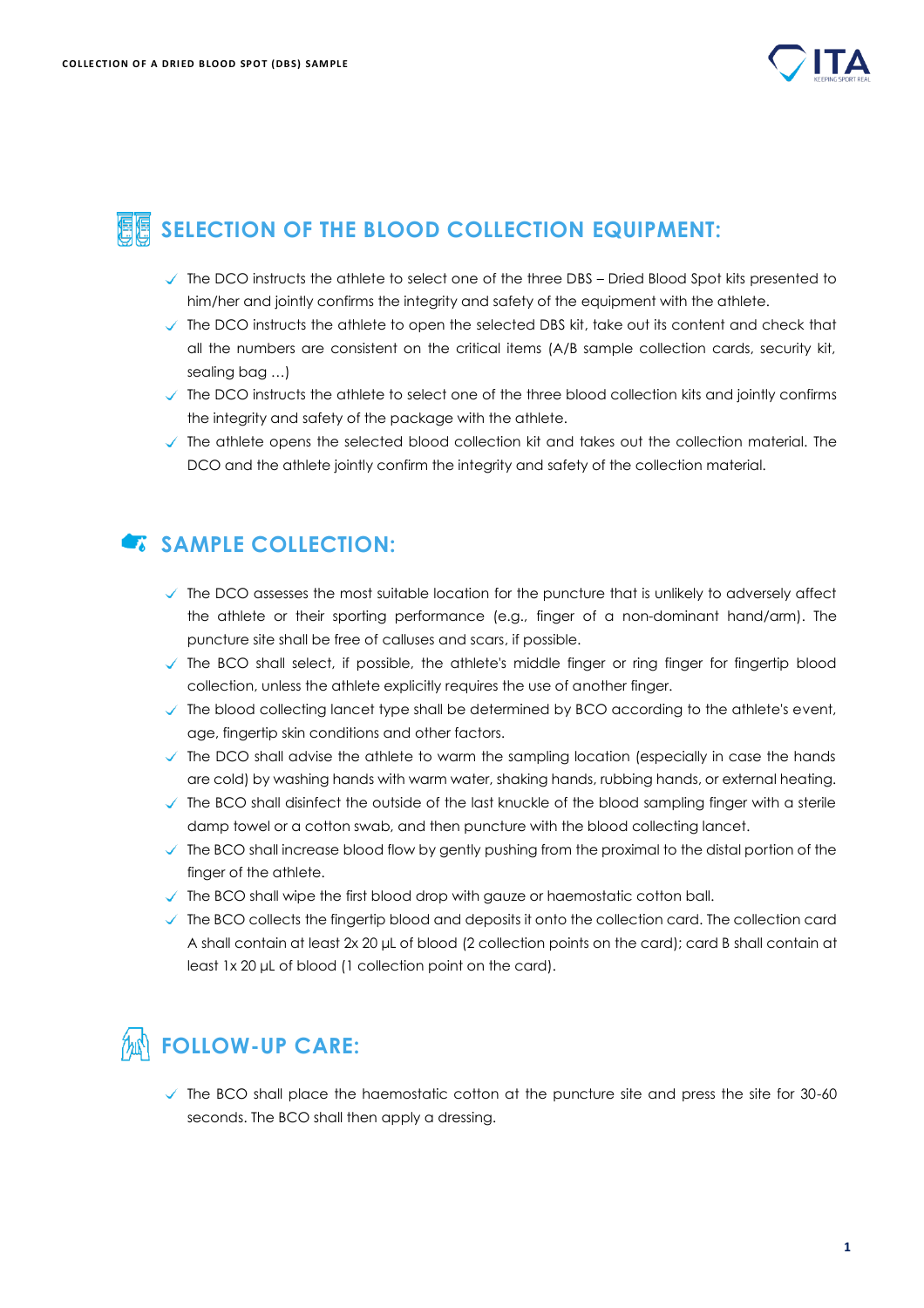

## **SAMPLE SEALING:**

 $\checkmark$  The DCO shall instruct the athletes to put the collection cards into the security kit and ensure that a desiccant is present. Once the samples are properly sealed, the athlete puts both collection cards into the dedicated bag and also seals it. The athlete and DCO shall jointly confirm that the sealing of the bag is fit for purpose.

## **COMPLETION OF THE DOPING CONTROL FORM:**

 $\checkmark$  The procedure is the same as for usual anti-doping samples such as urine or serum.

### **TRANSPORTATION OF SAMPLES AND DOCUMENTS:**

 $\checkmark$  The DBS samples shall be put into a transportation box during transportation in order to avoid extreme temperature changes.

#### **ANALYSIS AT THE BEIJING WADA-ACCREDITED LABORATORY:**

The WADA-accredited laboratory in Beijing will perform the analysis following the WADA Technical Document – TD2021DBS. The method is validated, accredited, and will detect nonthreshold prohibited substances.

#### **[PLEASE FIND THE ENTIRE PROCESS STEP-BY-STEP IN PICTURES BY](https://ita.sport/uploads/2022/01/Screenshot-2022-01-28-at-13.03.02.png)  [CLICKING HERE.](https://ita.sport/uploads/2022/01/Screenshot-2022-01-28-at-13.03.02.png)**